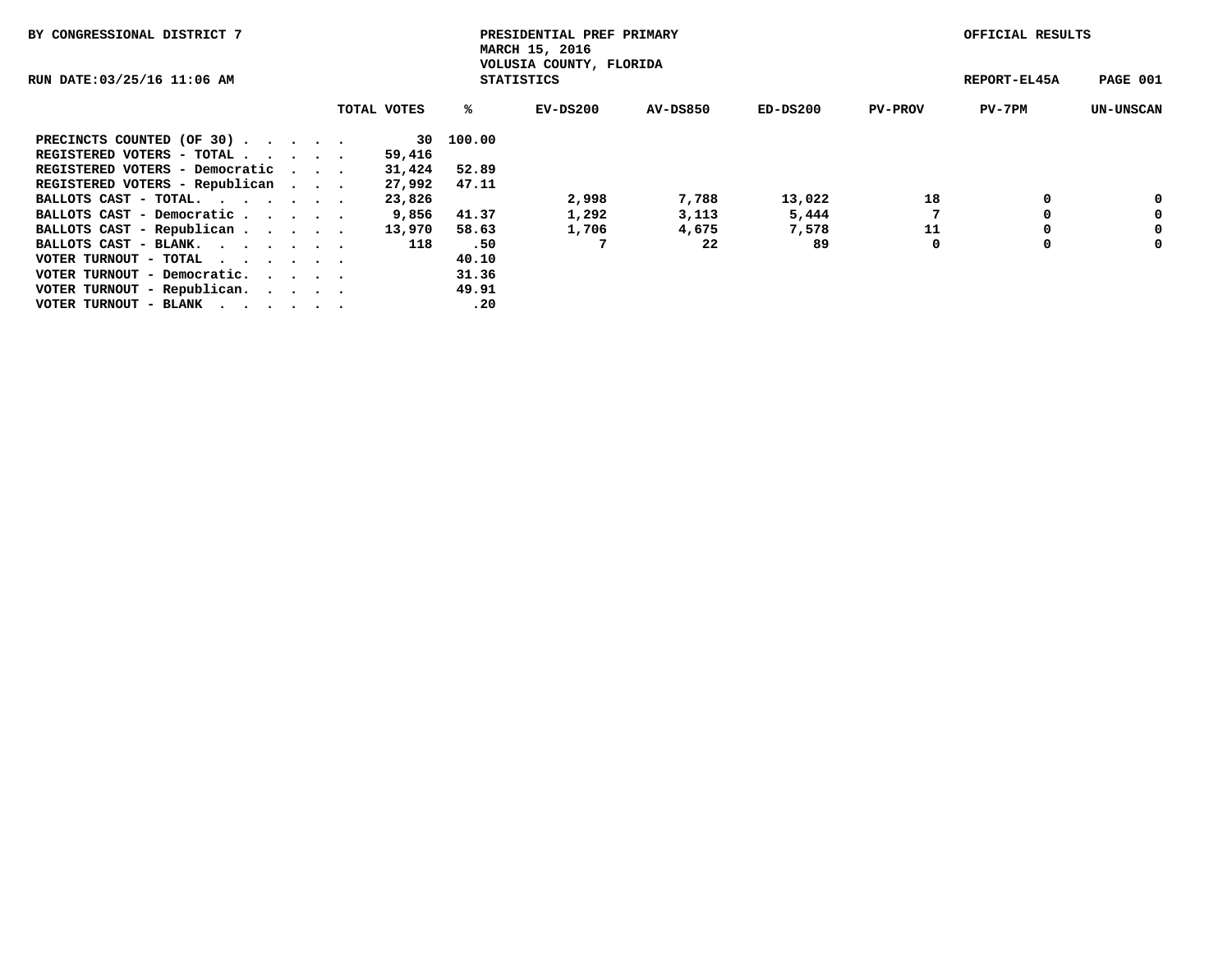| BY CONGRESSIONAL DISTRICT 7       | PRESIDENTIAL PREF PRIMARY<br>MARCH 15, 2016<br>VOLUSIA COUNTY, FLORIDA |              |          |                 |          |                | OFFICIAL RESULTS |                  |
|-----------------------------------|------------------------------------------------------------------------|--------------|----------|-----------------|----------|----------------|------------------|------------------|
| RUN DATE: 03/25/16 11:06 AM       |                                                                        | REPORT-EL45A | PAGE 002 |                 |          |                |                  |                  |
|                                   | TOTAL VOTES                                                            | ℁            | EV-DS200 | <b>AV-DS850</b> | ED-DS200 | <b>PV-PROV</b> | PV-7PM           | <b>UN-UNSCAN</b> |
| President - Democratic            |                                                                        |              |          |                 |          |                |                  |                  |
| (VOTE FOR)<br>$\mathbf{1}$        |                                                                        |              |          |                 |          |                |                  |                  |
| (WITH 30 OF 30 PRECINCTS COUNTED) |                                                                        |              |          |                 |          |                |                  |                  |
| Hillary Clinton                   | 6,003                                                                  | 61.54        | 793      | 1,996           | 3,207    |                | 0                | 0                |
| Martin O'Malley                   | 268                                                                    | 2.75         | 20       | 114             | 134      |                |                  | 0                |
| Bernie Sanders.                   | 3,484                                                                  | 35.72        | 474      | 986             | 2,024    |                |                  | 0                |
| Over Votes                        |                                                                        |              |          |                 |          |                |                  | 0                |
| Under Votes                       | 100                                                                    |              |          | 17              | 78       | 0              | 0                | 0                |